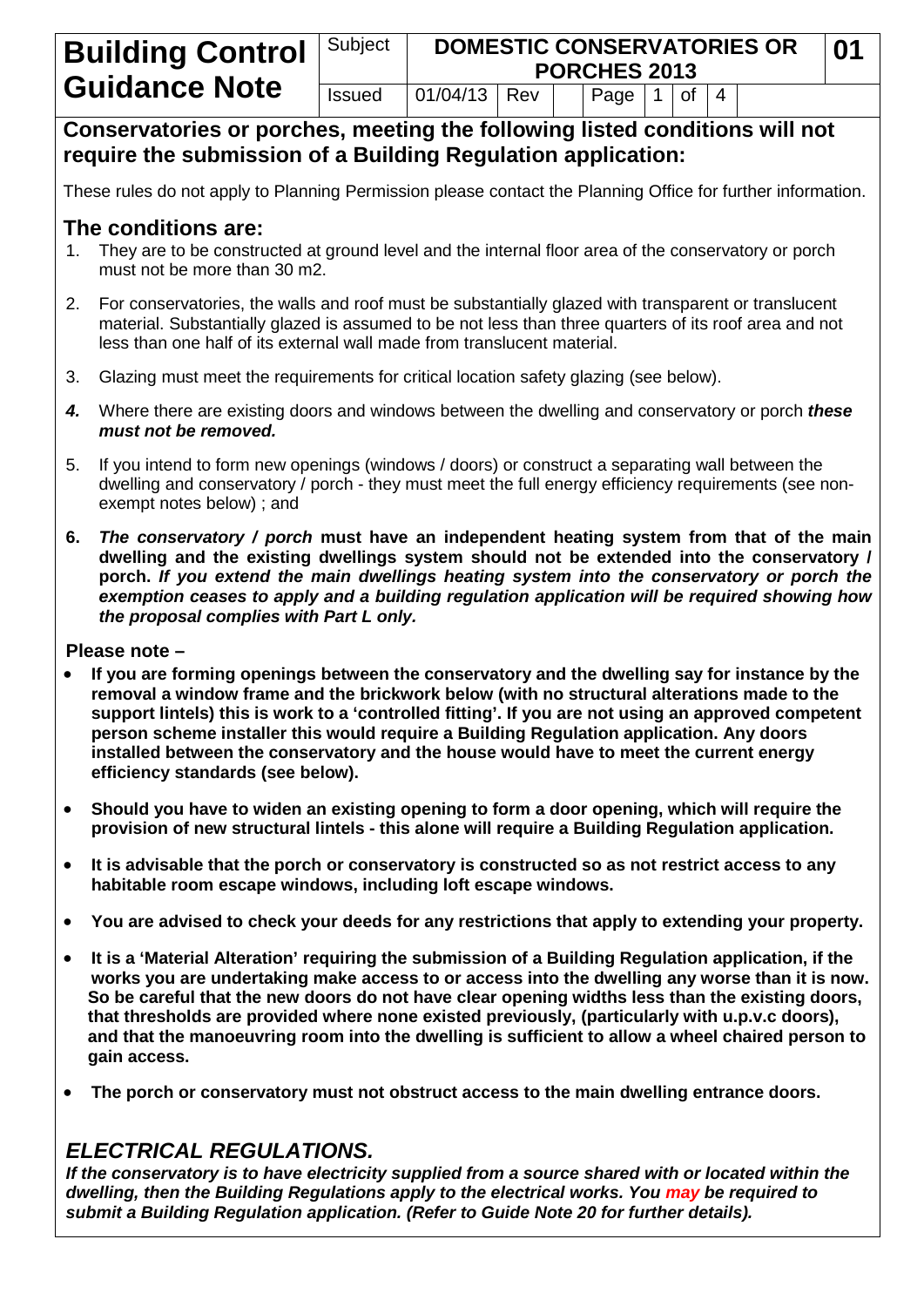| <b>Building Control</b>   Subject |               | <b>DOMESTIC CONSERVATORY AND</b><br><b>PORCHES 2013</b> |     |  |                                             |  |  |  |  |  |
|-----------------------------------|---------------|---------------------------------------------------------|-----|--|---------------------------------------------|--|--|--|--|--|
| <b>Guidance Note</b>              | <b>Issued</b> | 01/04/13                                                | Rev |  | $\vert$ Page $\vert$ 2 $\vert$ of $\vert$ 4 |  |  |  |  |  |

### **WATER EFFICIENCY REGULATIONS.**

**If you intend to provide a cold and / or a hot water supply to the conservatory or porch and the supply is from a source shared with or located with or located inside a dwelling, then the Building Regulations requirements of Part G - paragraphs G1 (cold water supply), G3(2) and G3(3) (hot water supply and systems) must be complied with. As a result you will be required to submit a Building Regulation application providing full details of compliance. (Refer to Guide Note 25 for full details of the requirements).**

# **THERMAL REGULATIONS.**

**If you intend to provide heating and lighting or install 'Controlled services or fittings' into the building, you may be required to make a building regulation for those works refer to guide 24 (2).**

# **CRITICAL LOCATIONS AND SAFETY GLASS REQUIREMENTS.**

To comply with the Building Regulation glazing requirements to **'Critical Locations'** (as indicated below) there should be safety glass or guards to protect people from injury.

#### **Critical Locations are considered to be:**

- 1. **Glazing in doors** wholly or partially within 1500mm from floor level.
- 2. **Glazing adjacent to doors** wholly or partially within 300mm of the edge of a door and which is also wholly or partially within 1500mm from floor level.
- 3. **Low Level Glazing** not covered in (1) OR (2) ABOVE glazing that is wholly or partially within 800mm from floor level.



Glazing in 'Critical Locations' should break safely, i.e. laminated or toughened Class 2 safety glass complying with BS EN 12600 or Class C of BS6206. Or if it is installed in a door or in a door side panel and has a pane exceeding 900mm it should be Class 2 safety glass complying with BS EN 12600 or Class B of BS6206.

#### **Please note:**

- **Ordinary wired glass is not safety glass.**
- **For double-glazing the rules apply to both panes.**
- All safety glazing should be permanently marked in accordance with **BS EN 12600 or BS6206**. **The markings should be still visible after the glass has been fitted and the beading and pointing has been completed.**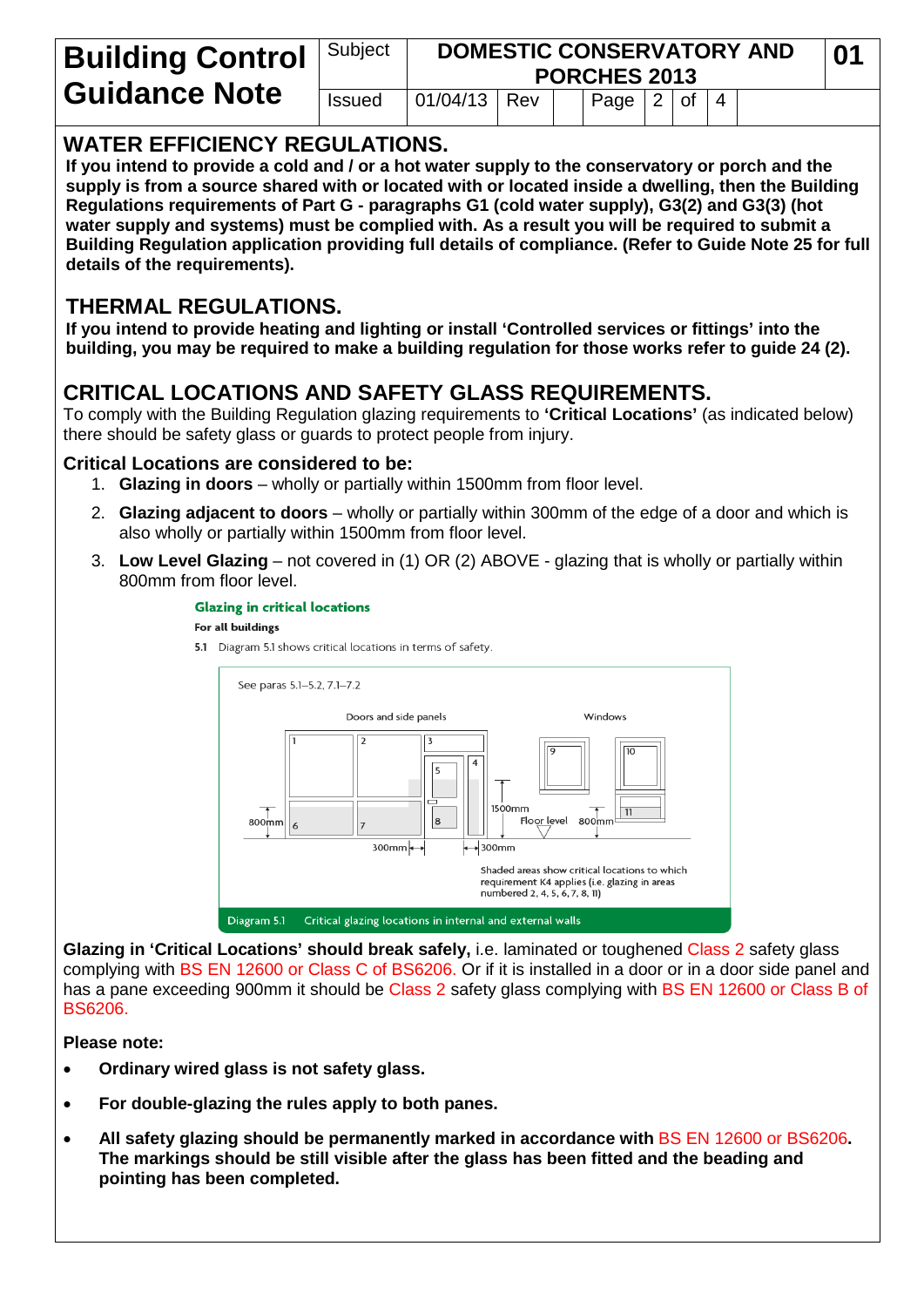| <b>Building Control</b>   Subject |               | <b>DOMESTIC CONSERVATORIES OR</b><br>01<br><b>PORCHES 2013</b> |  |  |                                |  |  |  |  |  |
|-----------------------------------|---------------|----------------------------------------------------------------|--|--|--------------------------------|--|--|--|--|--|
| <b>Guidance Note</b>              | <b>Issued</b> | $ 01/04/13 $ Rev                                               |  |  | Page $3 \mid \text{of} \mid 4$ |  |  |  |  |  |

# **Non- Exempt Conservatories and Porches.**

Where conservatories are not exempt as a result of providing heating to them the following rules apply:

#### **REQUIREMENTS:**

- a. There is to be effective thermal separation between the dwelling and conservatory, i.e. walls, doors and windows to be insulated to at least the standard of the existing dwelling, doors and windows to be fully draught-sealed.
- b. Provide independent temperature and on/off controls to any heating system e.g. thermostatic radiator valves in the conservatory and the heating system must comply with the 'Domestic Building Services Compliance Guide' (refer to Leaflet 24 -5 in the series for further guidance).
- c. Glazed elements to comply with the following (however the limitations on total area of windows and doors does not apply i.e. 25% plus rule):

| Window, roof window and roof light.                             | <b>WER Band C</b> or better or U-value $= 1.6$ W/m2.K |
|-----------------------------------------------------------------|-------------------------------------------------------|
| Doors with more than 50% of their internal<br>face area glazed. | U-value = $1.8$ W/m2.K                                |
| Other doors.                                                    | U-value = $1.8$ W/m2.K                                |

#### d. Thermal Elements must comply with the following:

| Wall                                       | $0.28$ W/m2.K |
|--------------------------------------------|---------------|
| Pitched roof – insulation at ceiling level | $0.16$ W/m2.K |
| Pitched roof – insulation at rafter level  | $0.18$ W/m2.K |
| Flat roof or roof with integral insulation | $0.18$ W/m2.K |
| <b>Floors</b>                              | 0.22 W/m2.K   |

*If a highly glazed extension is not thermally separated from the dwelling – it will be considered to be a conventional extension and must therefore fully comply with the regulations requirements.*

*IMPORTANT NOTE - Removing and not replacing any or all of the thermal separation between the dwelling and existing exempt extension, or extending the dwelling's heating system into the exempt extension means the exemption ceases. This constitutes a change to the buildings energy use and reasonable provisions would have to be taken as to the building energy efficiency as if it was a conventional extension and make you must make a Building Regulation application.*

# **DRAINAGE AND YOUR PROPOSAL**

#### **IMPORTANT NOTE – FROM 1st October 2011 -SHARED DRAINAGE RUNS AND UNITED UTILITIES OWNERSHIPS**

Where you encounter any drainage or drainage is likely to be affected by your proposal, from the 1<sup>st</sup> October 2011 United Utilities now have ownership / maintenance responsibilities of all private land shared drainage systems which connect to their sewerage systems and therefore require access / drainage protection provisions and in some cases formal 'Building Over Sewers Agreements' in place to allow the your work to commence.

This applies where the works are to be undertaken **over or within 3m of the shared pipework**.